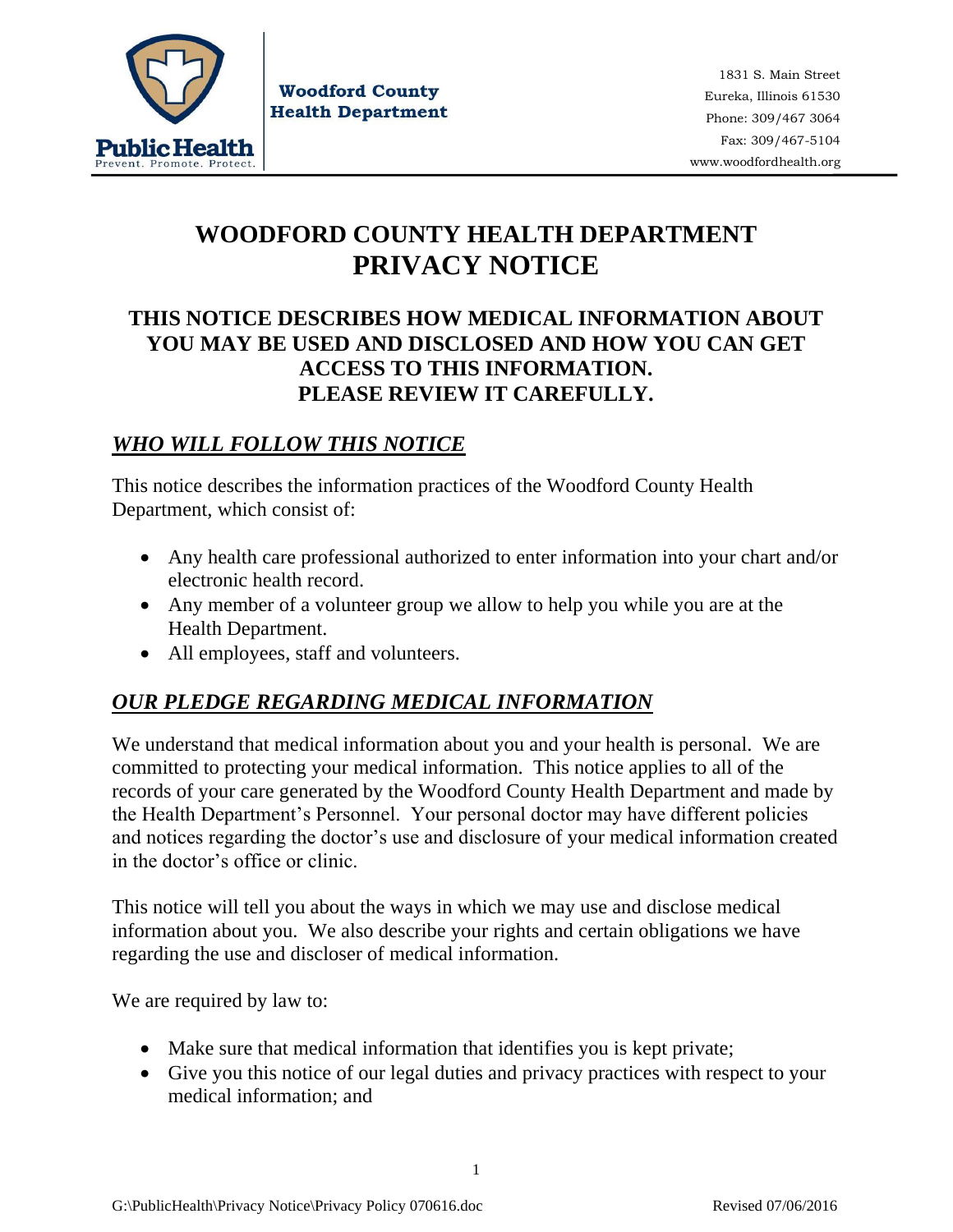• Follow the terms of this notice or any subsequent notice that is later in effect.

### **HOW WE MAY USE AND DISCLOSE MEDICAL INFORMATION ABOUT YOU**

The following categories describe different ways that we use and disclose your medical information. For each category of uses or disclosures we will explain what we mean and give some examples. Not every use or disclosure in any category is listed. However, all of the ways we are permitted to use and disclose information will fall within one of the categories.

**For Treatment.** We may use your medical information to provide you with medical treatment or services. We may disclose your medical information to doctors, nurses, technicians, or other hospital personnel who are involved in taking care of you. For example, a doctor treating you for a cut may need to know when you had your last tetanus shot.

We will comply with the requirements of those Illinois laws that limit the use and disclosure of certain medical information even with regard to treatment activities. For example, we will not use or disclose any information regarding your HIV or AIDs status, mental health or developmental disabilities information without your authorization, except as otherwise permitted by those laws regulating the use and disclosure of such information.

**For Payment.** We may use and disclose your medical information so that the treatment and services you receive at the Health Department may be billed and payment may be collected from Medicare, Medicaid, Medicaid HMOs or other private insurance companies.

**Appointment Reminders.** We may use and disclose your medical information to contact you to remind you that you have an appointment at the Health Department.

**Treatment Alternatives.** We may use and disclose your medical information to tell you about or recommend possible treatment options or alternatives that may be of interest to you.

**Health-Related Benefits and Services.** We may use and disclose certain medical information about you, including your name, address, and phone number to send you information about our services that may be of benefit or interest to you. Health Department Personnel also may contact you to provide appointment reminders.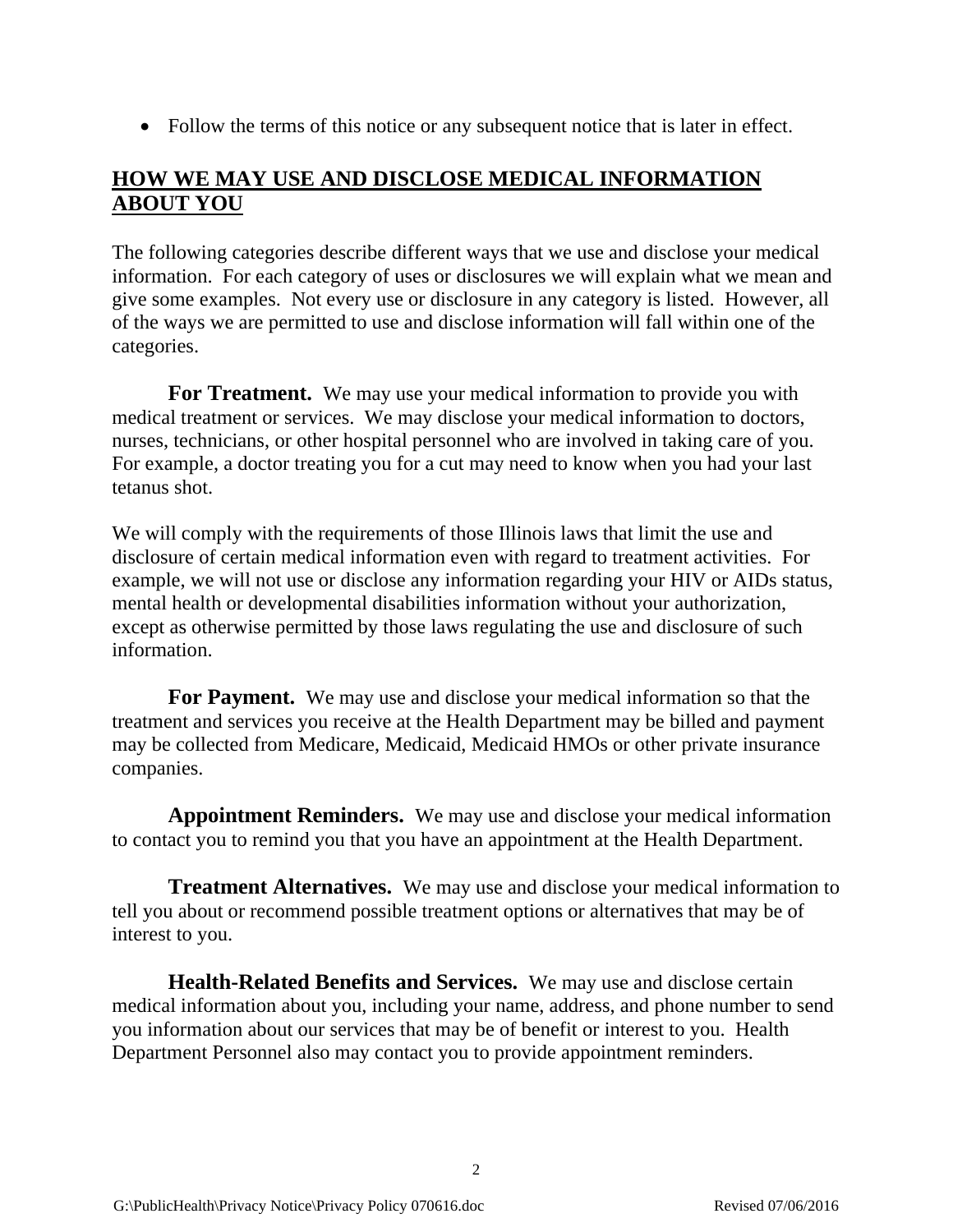**Research.** Under certain circumstances, we may use and disclose medical information about you for research purposes. All research projects, however, are subject to a special approval process. Before we use or disclose medical information for research, the project will have been approved through this research approval process. We may, however, disclose medical information about you to people preparing to conduct a research project, so long as the medical information they review does not leave the facility. We will always ask for your permission if the researcher will have access to your name, address or other information that reveals who you are.

**As Required by Law.** We will disclose your medical information when required to do so by any federal, State of local law.

**To Avert a Serious Threat to Health or Safety.** We may disclose medical information about you when necessary to prevent a serious threat to your health or the health and safety of the public or another person. Any disclosure, however, would be only to someone able to help prevent or avert the threat.

**Incidental Uses and Disclosures.** Health Department Personnel may use and disclose your medical information incidental to another use or disclosure of your medical information that is permitted or required under law.

**Limited Data Sets.** Health Department Personnel may use or disclose a limited data set of your medical information for purposes of research, public health, or health care operations. Prior to our release, any recipient of that limited data set must agree to appropriately safeguard your information.

**Health Oversight Activities.** We may disclose medical information about you to health oversight agencies for activities authorized by law. These activities include, for example, audits, investigations, inspections and licensure. These activities are necessary for government to monitor the healthcare system, governmental programs and civil rights laws.

**Lawsuits and Disputes.** We may disclose medical information about you in response to a subpoena, discovery request or other lawful order from a court.

Law Enforcement. We may release medical information about you if asked to do so by a law enforcement official as part of law enforcement activities; in investigations of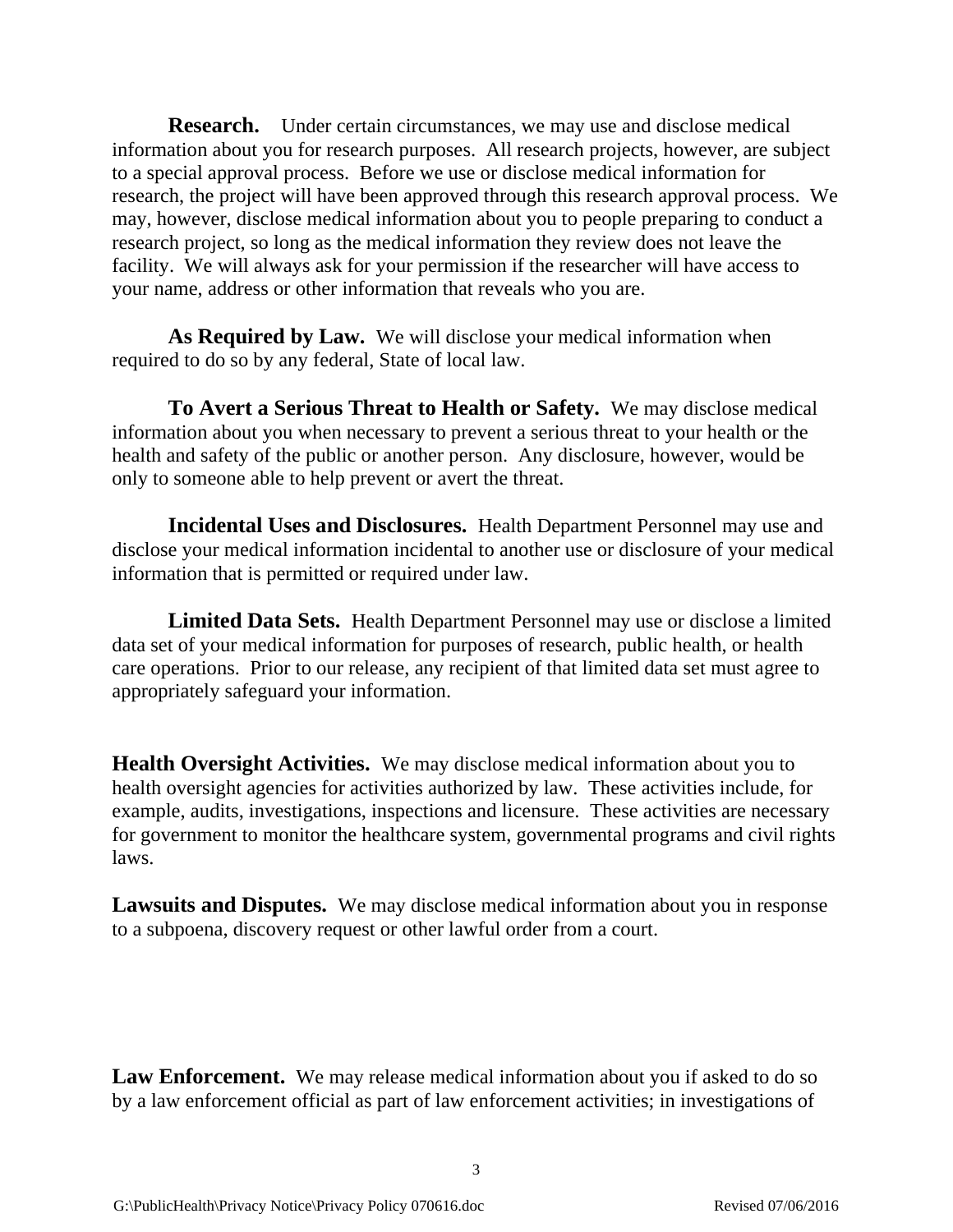criminal conduct or victims of crime; in response to court orders; in emergency circumstances; or when required to do so by law.

#### **Protective Services for the President, National Security and Intelligence**

**Activities.** We may release medical information about you to authorized federal officials so they may provide protection to the President, other authorized persons or foreign heads of state or conduct special investigations, or for intelligence, counter intelligence and other national security activities authorized by law.

#### **Special Situations**

- **Organ and Tissue Donation.** If you are an organ donor/recipient, we may release medical information about you to organizations that handle organ procurement or organ, eye or tissue transplantation or to an organ donation bank.
- **Military and Veterans.** If you are a member of the armed forces, we may release medical information about you as required by military command authorities.
- **Workers' Compensation.** We may release medical information about you for workers' compensation or similar programs that provide benefits for work-related injuries or illness.
- **Public Health Risks.** We may release medical information about you for public health activities, including the following:
	- o To prevent or control disease, injury or disability;
	- o To report births and deaths;
	- o To report child abuse or neglect;
	- o To report reactions to medications or problems with products;
	- o To notify people of recalls of products they may be using;
	- o As permitted by State law, to notify a person who may have been exposed to a disease or may be at risk for contracting or spreading a disease or condition;
	- o To notify the appropriate government authority if we believe a patient has been the victim of abuse, neglect or domestic violence.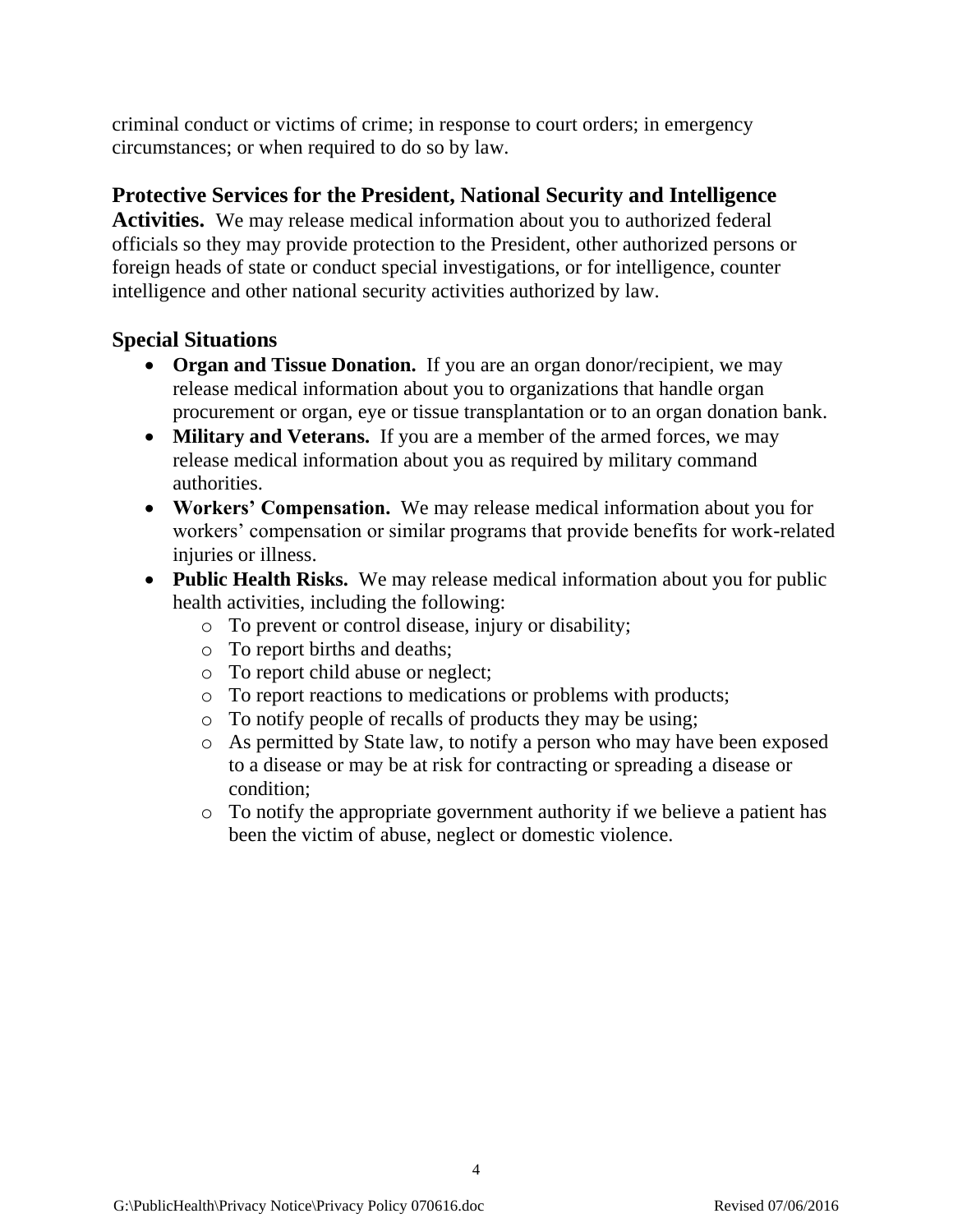### **YOUR RIGHTS REGARDING YOUR MEDICAL INFORMATION**

You have the following rights regarding the medical information about you that we maintain:

**Right to Request Confidential Communications.** You have the right to request that we communicate with you about medical matters in a certain way or at certain locations. For example: You can ask that we contact you only at work or by mail.

You must make your request for confidential communications in writing and must submit this request to the Health Department. Your request must specify how or where you wish to be contacted.

**Right to Request Restrictions.** You have the right to request a restriction or limitation on the medical information we use or disclose for treatment, payment or healthcare options. You also have the right to request a limit on the medical information we disclose about you to someone who is involved in your care, such as a family member or friend.

We are not required to agree to your request. If we do agree, we will comply with your request unless the information is needed to provide you emergency treatment.

To request restrictions, you must make your request in writing to the Woodford County Health Department, 1831 S. Main Street, Eureka, IL 61530. In your request, you must state: (1) what information you want to limit; (2) whether you want to limit our use, disclosure or both; and (3) to whom you want the limits to apply.

**Right to Inspect and Copy.** You have the right to inspect and copy certain medical information that may be used to make decisions about you.

**Right to a Paper Copy of This Notice.** You have the right to a paper copy of this notice. You may ask us to give you a copy of this notice at any time. Even if you have agreed to receive this notice electronically, you are still entitled to a paper copy of this notice.

5

You may obtain a copy of this notice at the Woodford County Health Department.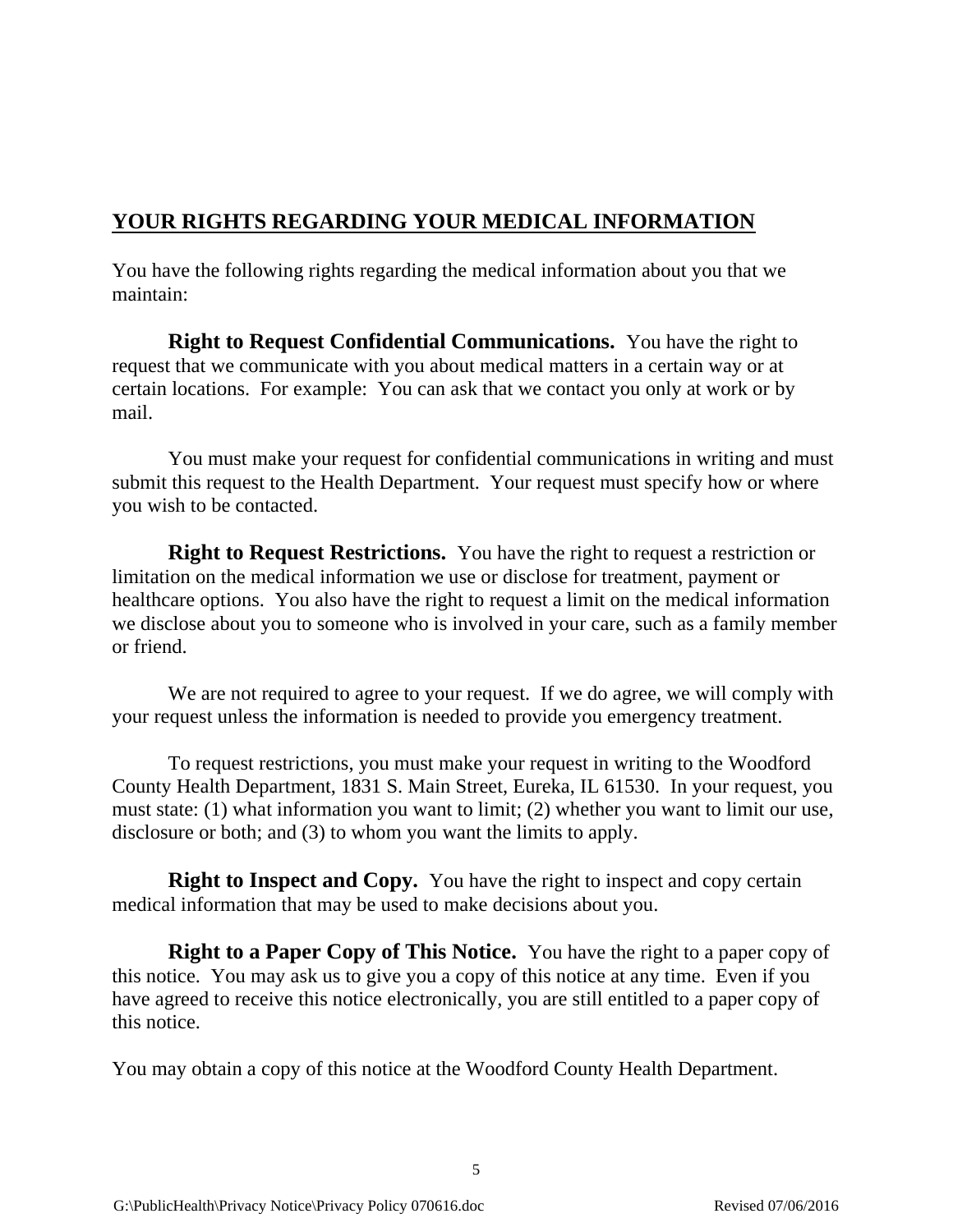# **GRIEVANCES OR FURTHER INQUIRES**

If you believe that the Health Department Personnel have violated your privacy rights, you may file a complaint with the Woodford County Health Department, or with the Secretary of the Department of Health and Human Services. To file a complaint with the Health Department, please contact the Health Department Administrator at (309) 467- 3064. The Health Department will not retaliate against you for filing a complaint. To file a complaint with the Department of Health and Human Services, please call (877) 696-6775.

### **AMENDMENTS**

The Health Department reserves the right to amend the terms of this Privacy Notice at any time and to apply the terms of the revised Privacy Notice to all medical information that it maintains. If the Health Department amends this Privacy Notice, you will be provided with a revised copy at your next visit, or upon your request. The revised Privacy Notice will also be available on the Health Department's web site, [www.woodfordhealth.org.](http://www.woodfordhealth.org/)

### **OTHER USES OF MEDICAL INFORMATION**

Uses and disclosers of your medical information not covered by this Notice or the laws that apply to the Health Department and its Personnel will be made only with your written permission. If you provide us with permission to use or disclose medical information about you, you may revoke that permission, in writing, at any time. If you revoke your permission, we will no longer use or disclose medical information about you for the reasons covered by your authorization. You understand that we are unable to take back any disclosures we have already made with your permission, and that we are required to retain our records of the care that we provided to you.